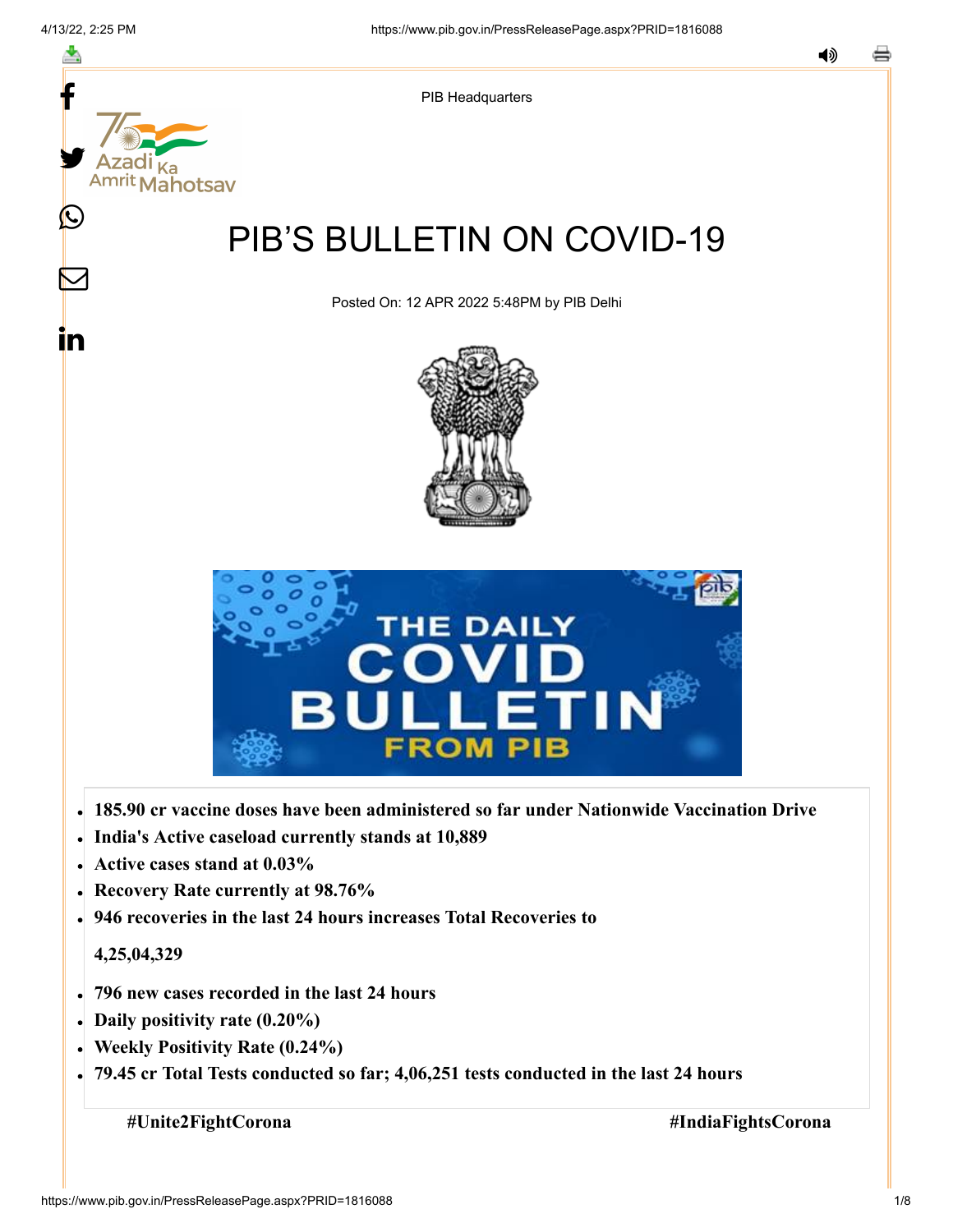f

y.

 $\bigcirc$ 

<u>in</u>

#### **Press Information Bureau**

#### **Ministry of Information & Broadcasting**

#### **Government of India**

**\*\*\*\*\*** 





**India's Cumulative COVID-19 Vaccination Coverage exceeds 185.90 Cr**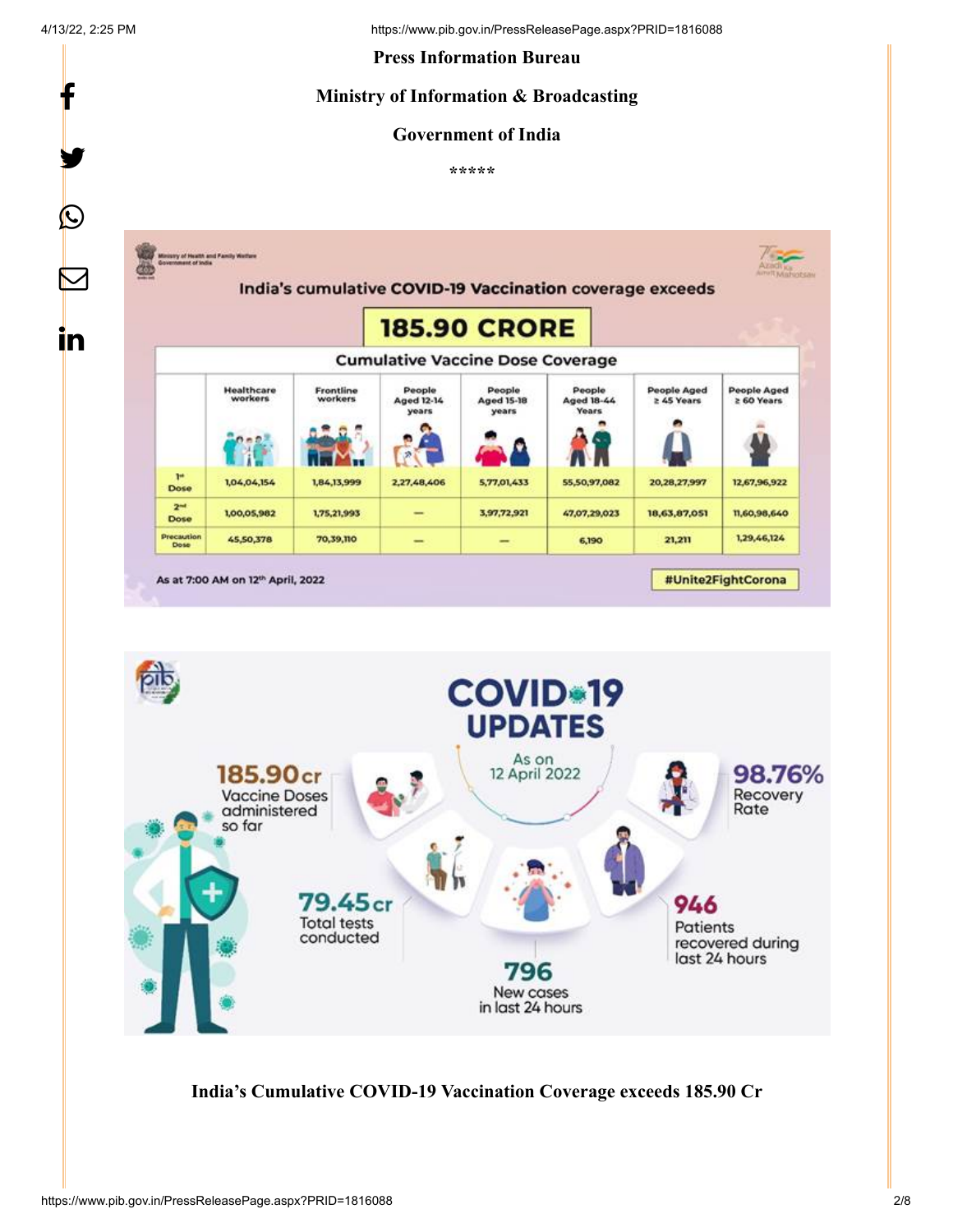f

y.

0

 $\triangleright$ 

**in** 

**Over 2.27 Cr vaccine doses administered for age group 12-14 years**

**India's Active caseload currently stands at 10,889**

**796 new cases reported in the last 24 hours**

**Recovery Rate currently stands at 98.76%**

**Weekly Positivity Rate is presently at 0.24%**

India's COVID-19 vaccination coverage has exceeded **185.90 Cr (1,85,90,68,616)** as per provisional reports till 7 am today. This has been achieved through 2,25,28,350 sessions.

COVID-19 vaccination for the age group 12-14 years was started on 16 March, 2022. So far, more than 2.27 Cr **(2,27,48,406)** adolescents have been administered with the first dose of COVID-19 vaccine. Similarly, the COVID-19 precaution dose administration for age group 18-59 years also started from  $10<sup>th</sup>$ April 2022 onwards. **27,401** precaution doses have been administered so far.

The break-up of the cumulative figure as per the provisional report till 7 am today include:

| <b>Cumulative Vaccine Dose Coverage</b> |                        |          |  |
|-----------------------------------------|------------------------|----------|--|
| <b>HCWs</b>                             | $1st$ Dose             | 10404154 |  |
|                                         | $2nd$ Dose             | 10005982 |  |
|                                         | <b>Precaution Dose</b> | 4550378  |  |
| <b>FLWs</b>                             | $1st$ Dose             | 18413999 |  |
|                                         | $2nd$ Dose             | 17521993 |  |
|                                         | <b>Precaution Dose</b> | 7039110  |  |
| Age Group 12-14 years                   | 1 <sup>st</sup> Dose   | 22748406 |  |
| Age Group 15-18 years                   | $1st$ Dose             | 57701433 |  |
|                                         |                        |          |  |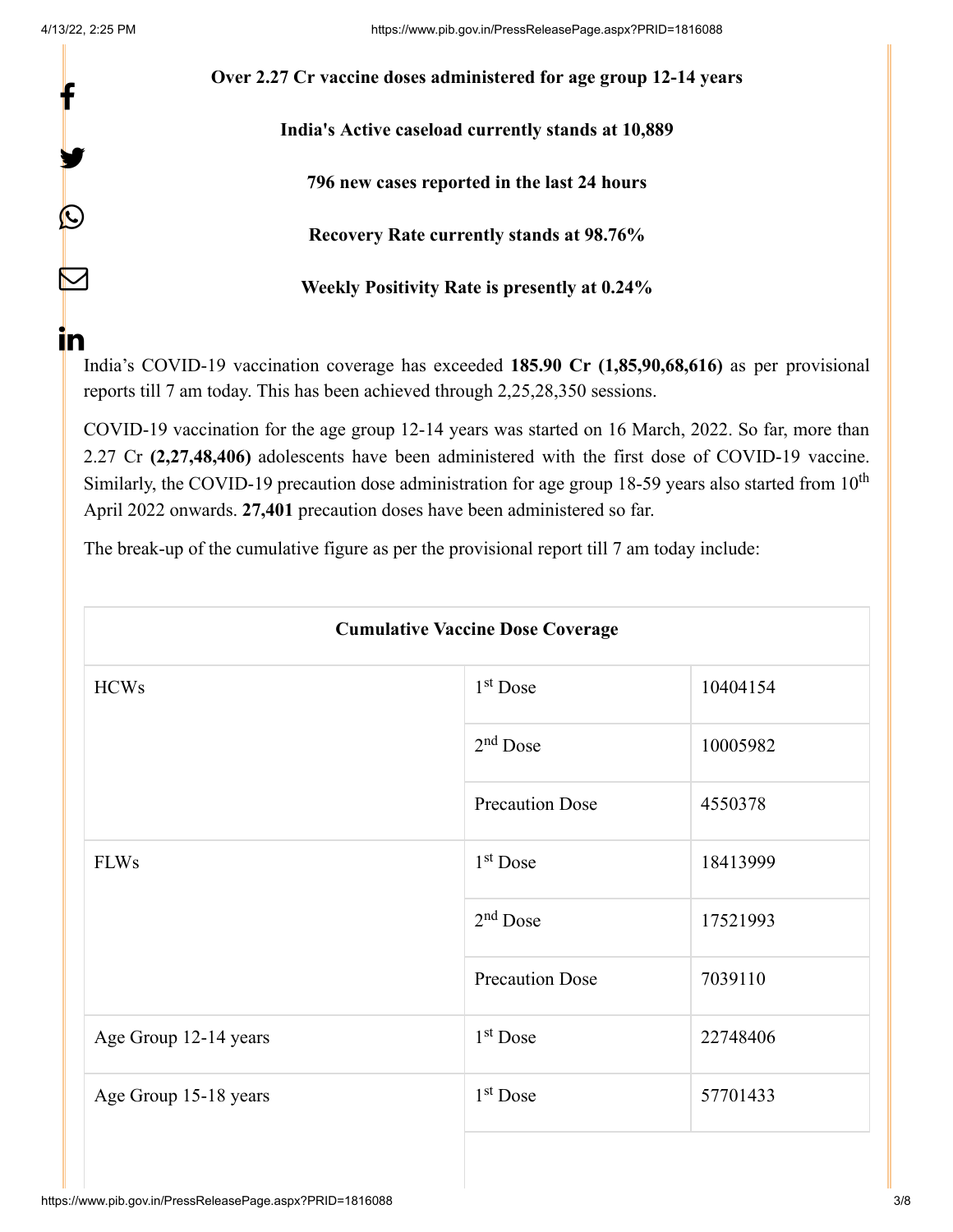| f  |                        | $2nd$ Dose             | 39772921       |
|----|------------------------|------------------------|----------------|
| C  | Age Group 18-44 years  | $1st$ Dose             | 555097082      |
|    |                        | $2nd$ Dose             | 470729023      |
|    |                        | <b>Precaution Dose</b> | 6190           |
|    | Age Group 45-59 years  | $1st$ Dose             | 202827997      |
| in |                        | 2 <sup>nd</sup> Dose   | 186387051      |
|    |                        | <b>Precaution Dose</b> | 21211          |
|    | Over 60 years          | $1st$ Dose             | 126796922      |
|    |                        | $2nd$ Dose             | 116098640      |
|    |                        | <b>Precaution Dose</b> | 12946124       |
|    | <b>Precaution Dose</b> |                        | 2,45,63,013    |
|    | <b>Total</b>           |                        | 1,85,90,68,616 |

Following a continuous downward trend, India's Active Caseload declines to today **10,889** Active cases now constitute **0.03%** of the country's total Positive Cases**.**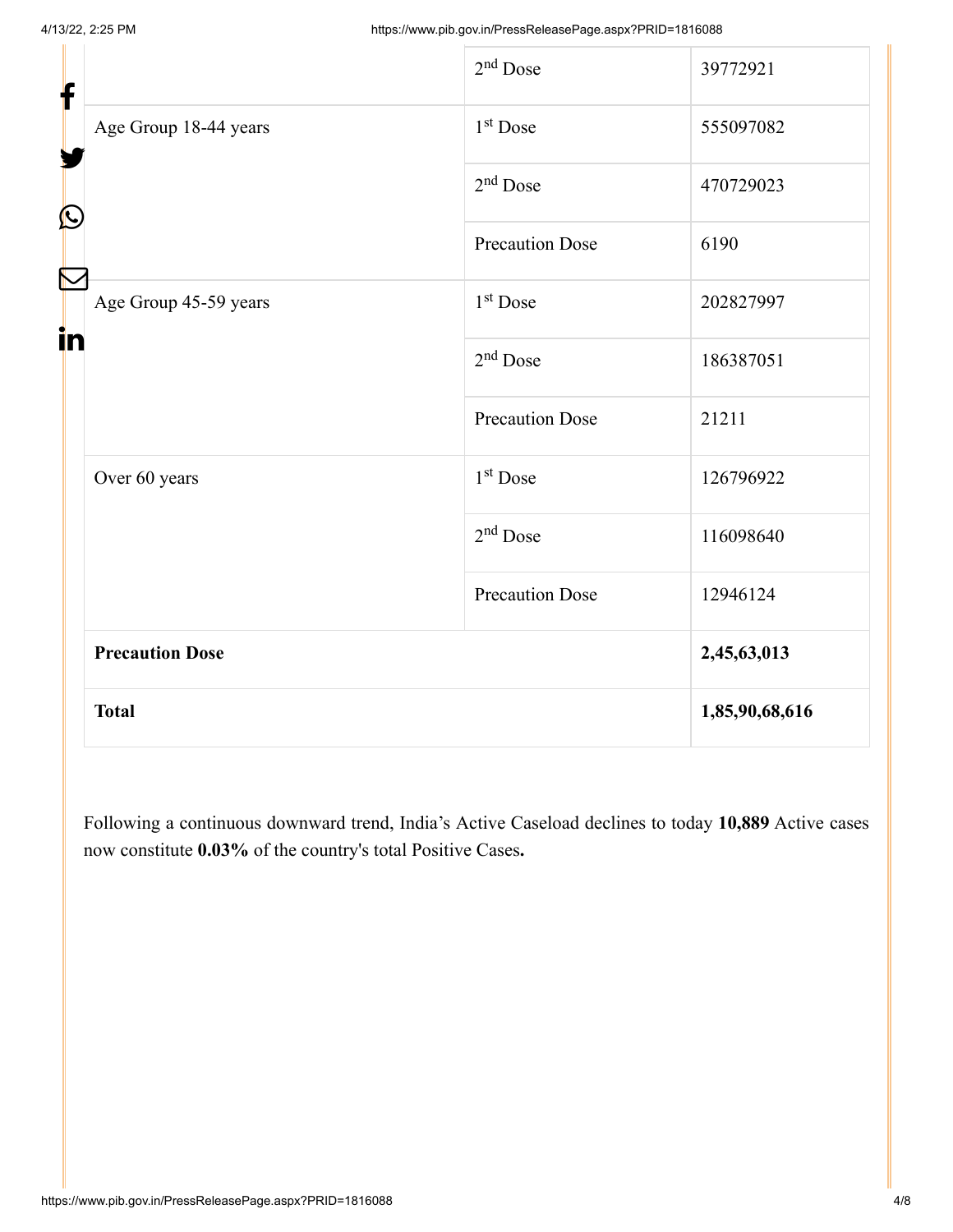4/13/22, 2:25 PM https://www.pib.gov.in/PressReleasePage.aspx?PRID=1816088



Consequently, India's recovery rate stands at **98.76%. 946** patients have recovered in the last 24 hours and the cumulative tally of recovered patients (since the beginning of the pandemic) is now at **4,25,04,329.**



**796 new cases** were reported in the last 24 hours.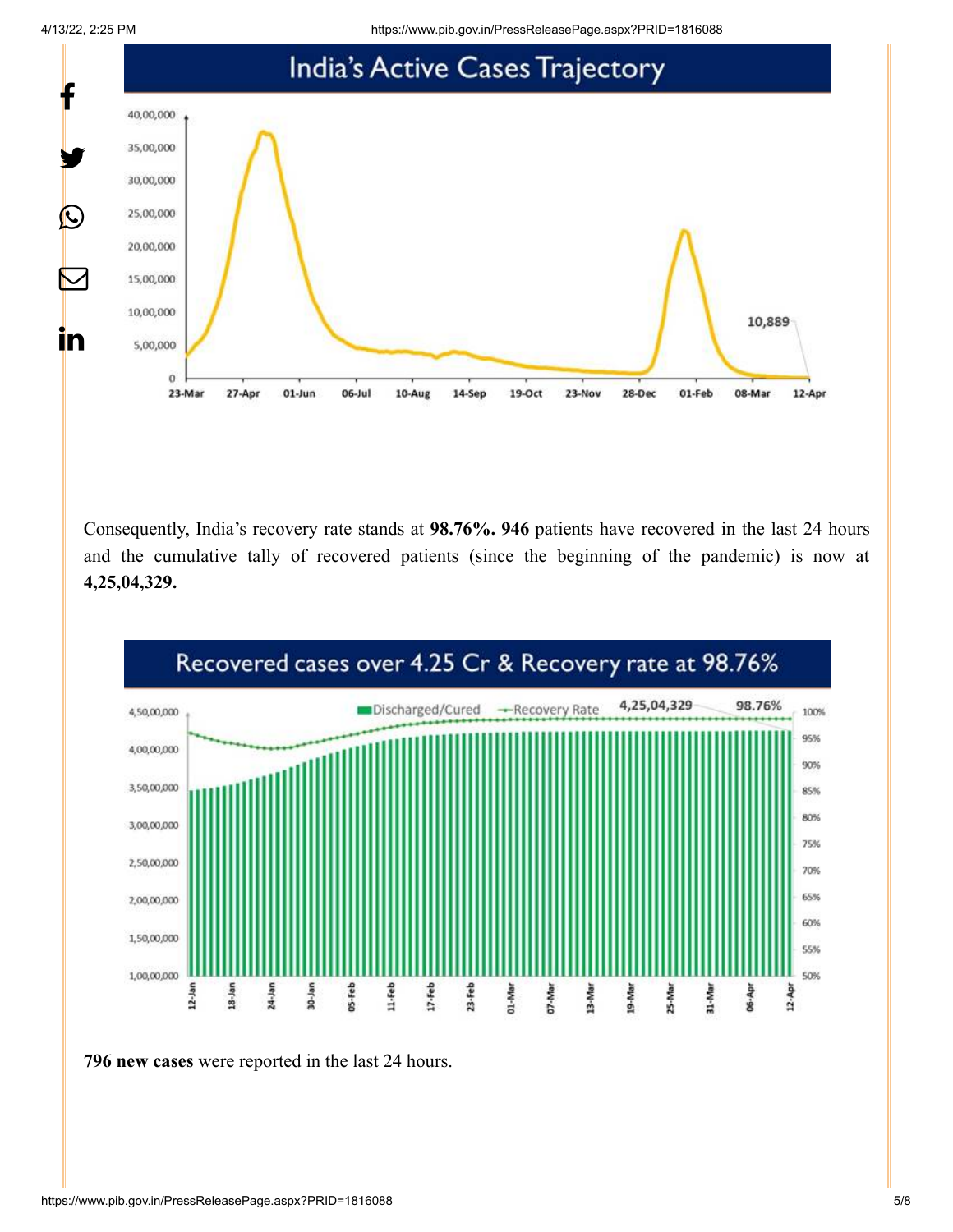4/13/22, 2:25 PM https://www.pib.gov.in/PressReleasePage.aspx?PRID=1816088



The last 24 hours saw a total of **4,06,251** COVID-19 tests being conducted. India has so far conducted over **79.45 Cr (79,45,25,202)** cumulative tests.

There has been a sustained fall in the weekly Positivity Rate too. **Weekly Positivity Rate** in the country currently **stands at 0.24%** and the **Daily Positivity rate is also reported to be 0.20%.**



<https://www.pib.gov.in/PressReleasePage.aspx?PRID=1815844>

Update on COVID-19 Vaccine Availability in States/UTs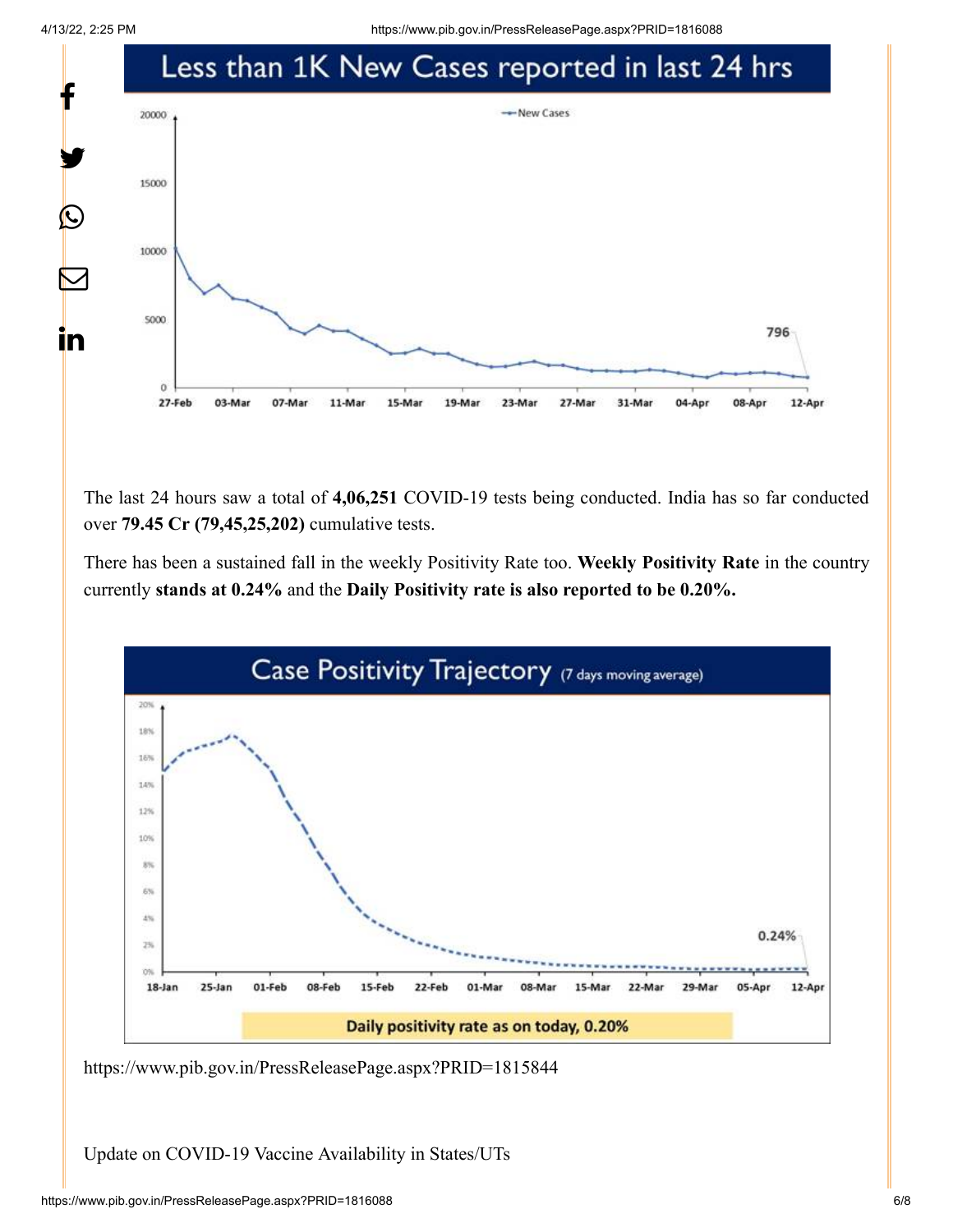4/13/22, 2:25 PM https://www.pib.gov.in/PressReleasePage.aspx?PRID=1816088

More than 190.18 Crore vaccine doses provided to States/UTs

More than 19.18 Crore balance and unutilized vaccine doses still available with States/UTs

The Union Government is committed to accelerating the pace and expanding the scope of GOVID-19 vaccination throughout the country. The nationwide COVID 19 vaccination started on  $\oint_0^{\infty}$  January<br>2021. The new phase of wings distinction of COVID 19 vaccination segmented from 21. 2021. The new phase of universalization of COVID-19 vaccination commenced from  $21<sup>o</sup>$  June 2021. The vaccination drive has been ramped up through availability of more vaccines, advance visibility of Ovaccine availability to States and UTs for enabling better planning by them, and streamlining the vaccine supply chain.

As part of the nationwide vaccination drive, Government of India has been supporting the States and UTs by providing them COVID Vaccines free of cost. In the new phase of the universalization of the COVID19 vaccination drive, the Union Government will procure and supply (free of cost) 75% of the vaccines being produced by the vaccine manufacturers in the country to States and UTs. in

| <b>VACCINE DOSES</b>     | (As on 12 <sup>th</sup> April 2022) |
|--------------------------|-------------------------------------|
| <b>SUPPLIED</b>          | 1,90,18,53,215                      |
| <b>BALANCE AVAILABLE</b> | 19, 18, 82, 756                     |

More than **190.18 crore (1,90,18,53,215)** vaccine doses have been provided to States/UTs so far through Govt. of India (free of cost channel) and through direct state procurement category.

More than **19.18 Cr (19,18,82,756)** balance and unutilized COVID Vaccine doses are still available with the States/UTs to be administered.

<https://www.pib.gov.in/PressReleasePage.aspx?PRID=1815841>

## **Union Health Minister Dr. Mansukh Mandaviya chairs a review meeting with key experts and officials on new XE-variant of COVID-19**

### **Directs officials to boost ongoing monitoring and surveillance of new variants and cases**

Dr Mansukh Mandaviya, Union Minister of Health and Family Welfare today chaired a meeting with the key experts and officials of the country on the new 'XE variant' of COVID-19. While reviewing the cases of COVID-19 in the country, he directed the officials to boost ongoing monitoring and surveillance